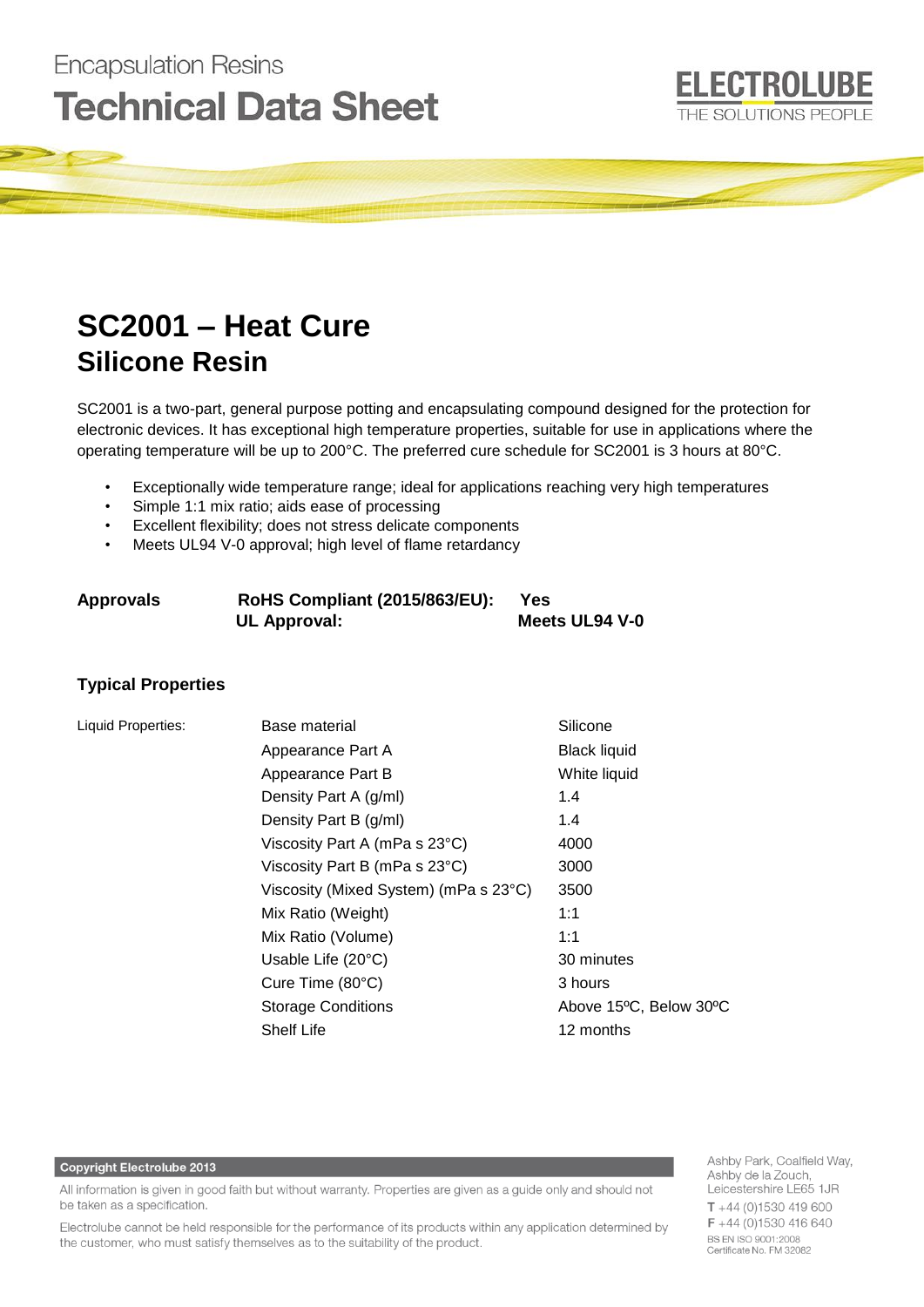

| Cured System: | Colour (Mixed System)                           | Dark grey           |
|---------------|-------------------------------------------------|---------------------|
|               | Cured Density (g/ml)                            | 1.4                 |
|               | Temperature Range (°C)                          | $-50$ to $200$      |
|               | Max Temperature Range (Short Term (°C)/30 Mins) | $+225$              |
|               | (Application and Geometry Dependent)            |                     |
|               | <b>Shore Hardness</b>                           | A50                 |
|               | Thermal Conductivity (W/m.K)                    | 0.6                 |
|               | Flame retardancy                                | Yes, meets UL94 V-0 |
|               | Dielectric Strength KV/mm                       | 20                  |
|               | Dielectric Constant @ 100 Hz                    | 3.1                 |
|               | Dissipation Factor @ 100 Hz                     | 0.0027              |
|               | Permittivity (50 kHz)                           | 3                   |
|               | Loss Tangent (50 kHz)                           | 0.0016              |

## **Mixing Procedures**

#### **Resin Packs**

When in Resin pack form, the resin and hardener are mixed by removing the clip and moving the contents around inside the pack until thoroughly mixed. To remove the clip, remove both end caps, grip each end of the pack and pull apart gently. By using the removed clip, take special care to push unmixed material from the corners of the pack. Mixing normally takes from three to four minutes depending on the skill of the operator and the size of the pack. Both the resin and hardener are evacuated prior to packing so the system is ready for use immediately after mixing. The corner may be cut from the pack so that it may be used as a simple dispenser. There is also a YouTube video [\(Mixing Instructions\)](https://www.youtube.com/watch?v=hmyCY7GaHoo) available on the Electrolube channel to show the mixing process.



### **Copyright Electrolube 2013**

All information is given in good faith but without warranty. Properties are given as a guide only and should not be taken as a specification.

Electrolube cannot be held responsible for the performance of its products within any application determined by the customer, who must satisfy themselves as to the suitability of the product.

Ashby Park, Coalfield Way, Ashby de la Zouch, Leicestershire LE65 1JR  $T + 44$  (0)1530 419 600 F +44 (0)1530 416 640 BS EN ISO 9001:2008 Certificate No. FM 32082

**ELECTROLUBE** THE SOLUTIONS PEOPLE